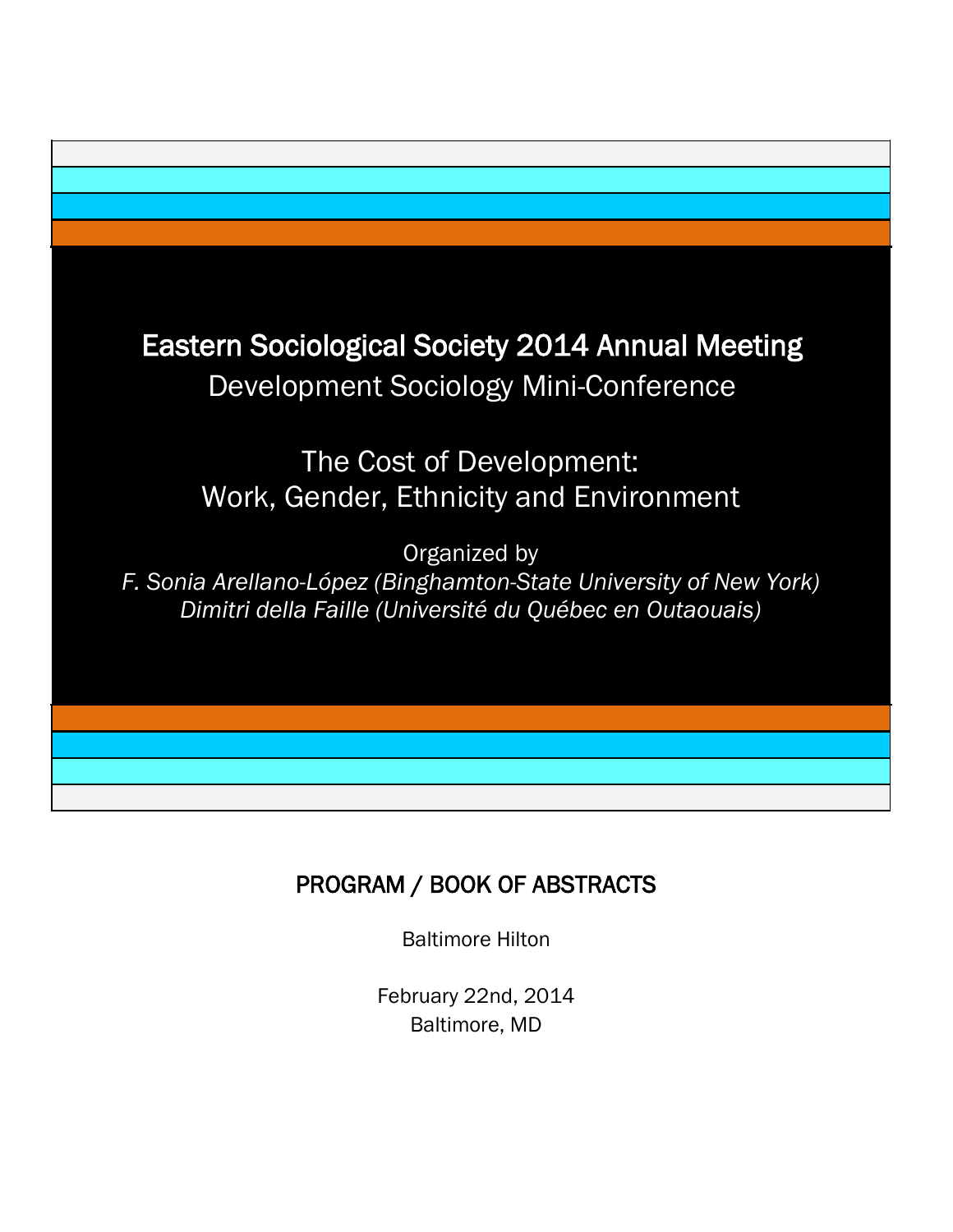# PROGRAM

# Eastern Sociological Society 2014 Annual Meeting Development Sociology Mini-Conference February 22nd **Baltimore**

## Development I: Environment, Food, and Social Justice 10:15AM-11:45AM / Panel 215

- "Informal Work and the Costs of Urban Development: The Impact of Growth and Governance on Traders in the Global South" – ROEVER, Sally / *WIEGO*
- "'Sustenance Out of Refuse': Detroit, Invisible Capital, and the Search for Food Justice" – SNEEGAS, Gretchen / *Chatham University*
- "Labor dimensions in biodiversity conservation programs: the Dominican Republic case" – ARELLANO-LOPEZ, Sonia / *Binghamton University*

## Development II: Communities and Global Dimensions 12:00AM-1:30PM / Panel 244

- "Migrant Domestic Labor Vulnerability: The Roles of Global and Governmental Systems" – KOLKER, Abigail / *CUNY Graduate Center*
- "The 'Promises' of Tourism Development: Race and work at the Colombian triborder "– CRAVEN, Caitlin / *McMaster University*
- "Gender mainstreaming and National Community Recovery in Afghanistan" QUIE, Marissa – *Cambridge University*
- "Organizing through Digital Communication: Community IT Centers for Rural Villages in India" – BOERI, Natascia / *CUNY Graduate Center*

## Development III: Identities, Struggles, and Emancipation 1:45PM-3:15PM / Panel 274

- "Disrupted Lives, Lost History: Cultural Cost of Economic Development in China" LI, Rebecca / *The College of New Jersey*
- "Bitter Sweet: Sugarcane Development and the Struggle for Social Reproduction in Coastal Tanzania" – CHUNG, Youjin / *Cornell University*
- "Work, Gender, Ethnicity, and Environment : a Counter-Hegemonic and Anti-Domination Reading" – DELLA FAILLE, Dimitri / *Université du Québec en Outaouais*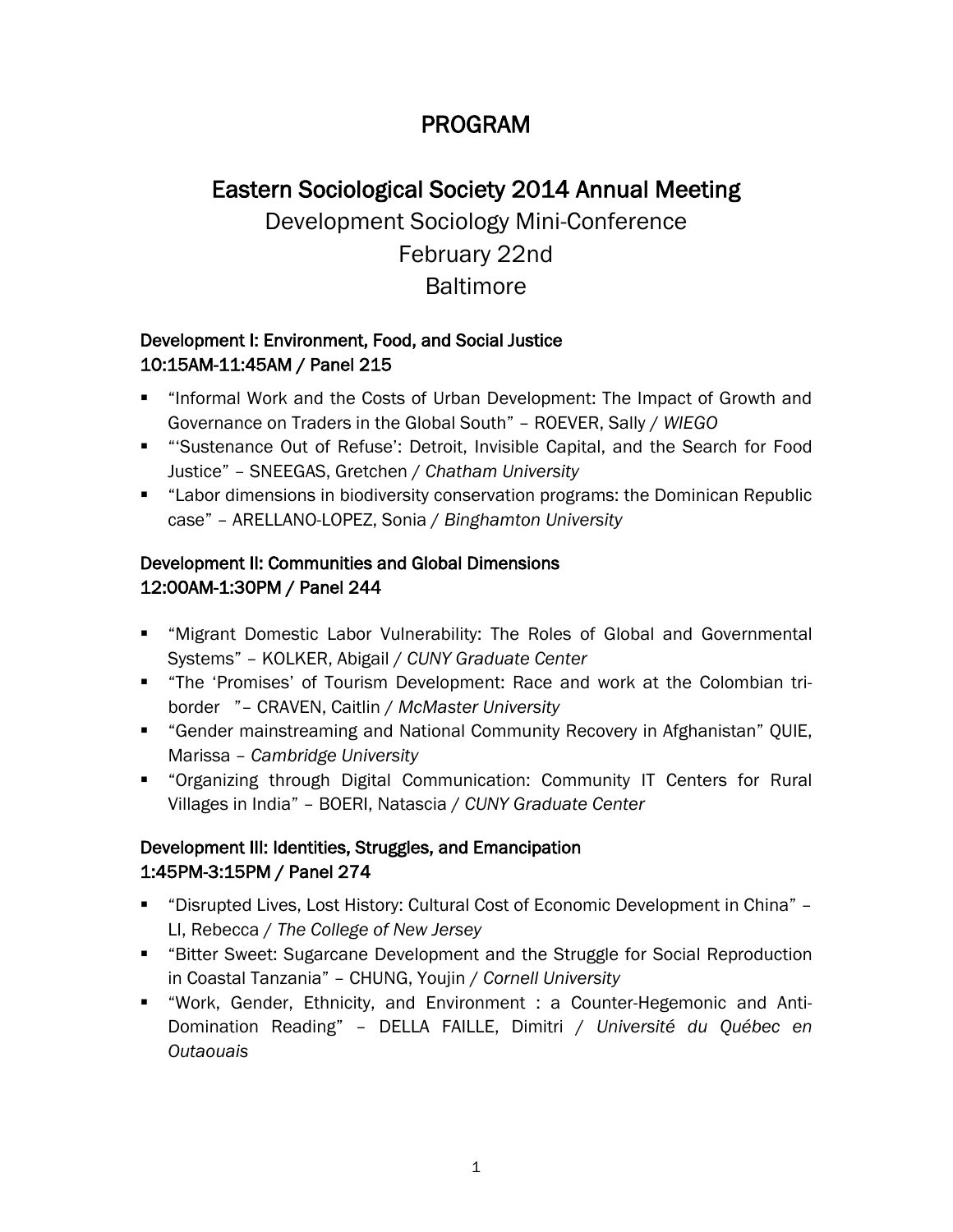# ABSTRACTS

\*

## 10:15AM-11:45AM

#### Panel 215 - Development I: Environment, Food, and Social Justice

"Informal Work and the Costs of Urban Development: The Impact of Growth and Governance on Traders in the Global South" – ROEVER, Sally / *WIEGO*

Current debates over urban development focus primarily on the visible challenges that cities face as their populations continue to grow: severe housing shortages, inadequate infrastructure, skyrocketing land values, and uneven service delivery, for example. As is well documented in the literature, prevailing urban development paradigms to address these challenges reflect similar principles of growth and governance on which mainstream development paradigms rest: the economic growth of cities depends on their ability to create a favourable investment climate and secure public spaces, which in turn depend on a managerial approach to city governance. Though informal employment accounts for a higher share of jobs than does formal employment in most cities of the global South, it rarely features in theory or practice as a generator of growth 'from below'. One reason is that there is little documentation of the costs and risks that more powerful actors download onto informal workers and that intervene in their day-to-day labour processes. This paper fills the gap by analyzing one dimension of the relationship between urban development and informal employment in the global South: the costs of growth and governance for informal ownaccount traders. It compares two urban development contexts--one (Accra, Ghana) characterized by rapid economic growth, rising land values and an exclusive approach to informal workers--and another (Lima, Peru) where growth is more moderate and governance more inclusive. Focusing on gender, product category and place of work as sources of segmentation in the informal trade sector, the paper draws on qualitative and quantitative data to show how the prioritization of public space as a source of exchange value facilitates informal governance practices that limit growth and democracy from below. The research findings have implications for theories of formalization that obscure the role of the state in creating and perpetuating informality.

"'Sustenance Out of Refuse': Detroit, Invisible Capital, and the Search for Food Justice" – SNEEGAS, Gretchen / *Chatham University*

-

Detroit is frequently portrayed by mass media as a site of desolation, illustrated by stories of fiscal insolvency, statistics documenting population decline, and a recent trend of "ruin porn," or pictures of abandoned spaces taken by tourists and trespassers. Such representations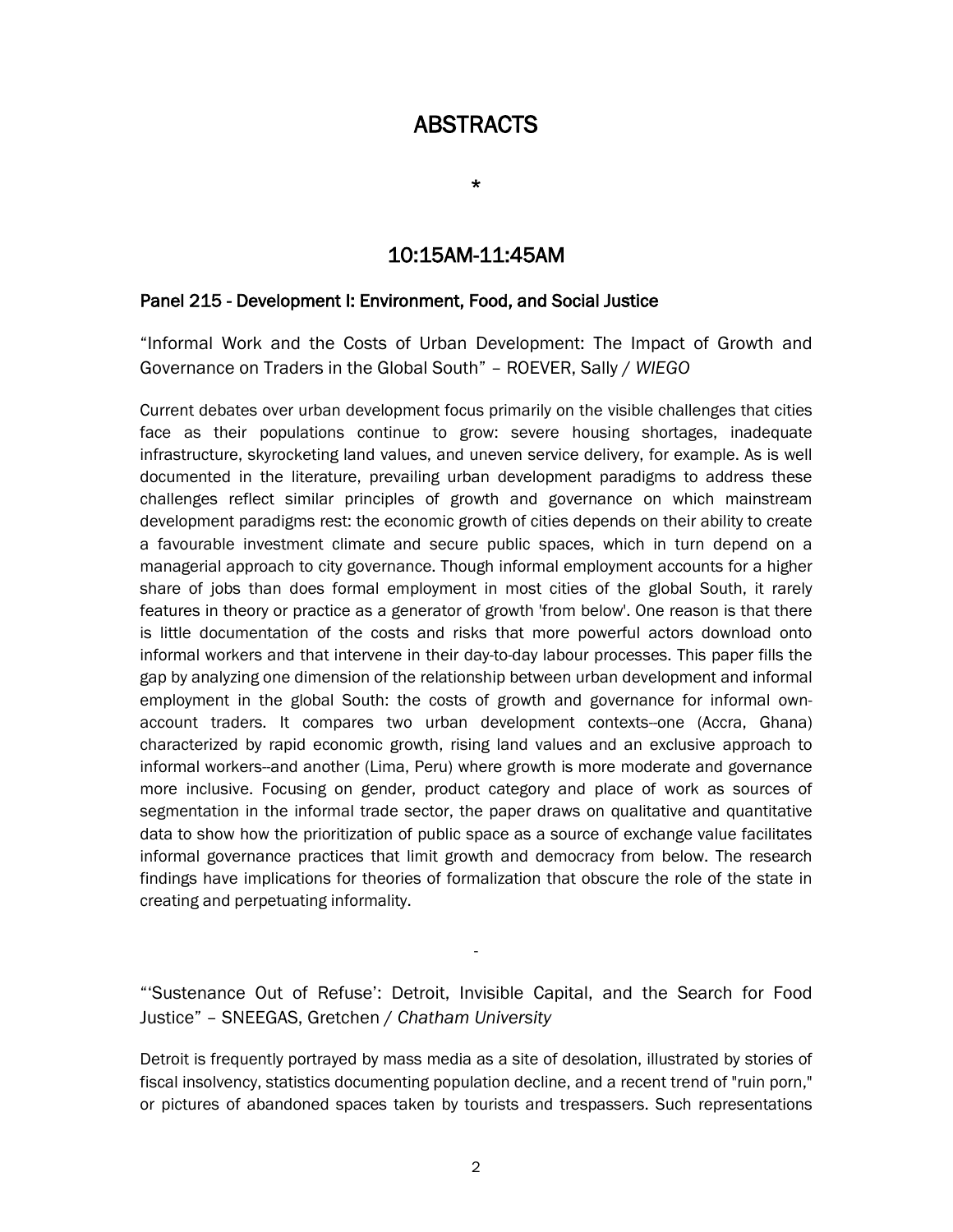correspond with the well-documented observation that people of color in America are unevenly affected by the negative effects of capitalism and urban decay. Detroit's citizens, however, have another story to tell. This paper examines the Detroit Food Justice Task Force (DFJTF), a social justice organization designed to improve food security within the city. DFJTF seeks to empower native Detroiters by helping them to discover their own "invisible capital," or existing resources hidden from view. Using qualitative discourse analysis to examine DFJTF's website and social media content, this paper analyzes the overlapping categories of race, space, and capital as they intersect with food justice work in Detroit. This paper argues that DFJTF uses these categories to challenge mainstream, racialized depictions of Detroit as a barren landscape, instead describing the city as rich in invisible human and spatial capital.

### "Labor dimensions in biodiversity conservation programs: the Dominican Republic case" – ARELLANO-LOPEZ, Sonia / *Binghamton University*

-

The Dominican Republic supports a broad array of Caribbean ecosystems, ranging from montane cloud forest to coastal lagoons and reef systems, which are home to some 5,600 species of plants and about 300 species of birds. Because of its ecosystem and species diversity, the country is a critical part of the Caribbean Islands Biodiversity Hotspot. However, rapid economic growth is threatening biodiversity and ecosystem integrity, prompting international donor organizations and non-governmental organization (NGOs) to support initiatives that seek to promote development that improves the living standards of local people, based on principles of conservation and sustainable use of renewable resources. These efforts have varied in the degree to which they have achieved stated conservation and development objectives, and the long-term sustainability of some may be undermined by projected changes in temperature and precipitation patterns associated with climate change. However, regardless of how successful they are ultimately judged to be, all of the projects sought to build on, and change, existing patterns of local labor organization. The present paper assesses the impacts of a suite of conservation and development projects that are currently concluding on how labor is mobilized, and how productive activities are valued and organized, and the implications of these impacts for the quality of life of the people who were the intended beneficiaries. It does not consider the success of the projects in terms of meeting their stated objectives. However, it does argue that the impacts on local labor patterns do have important implications for biodiversity, ecosystem integrity and future development options.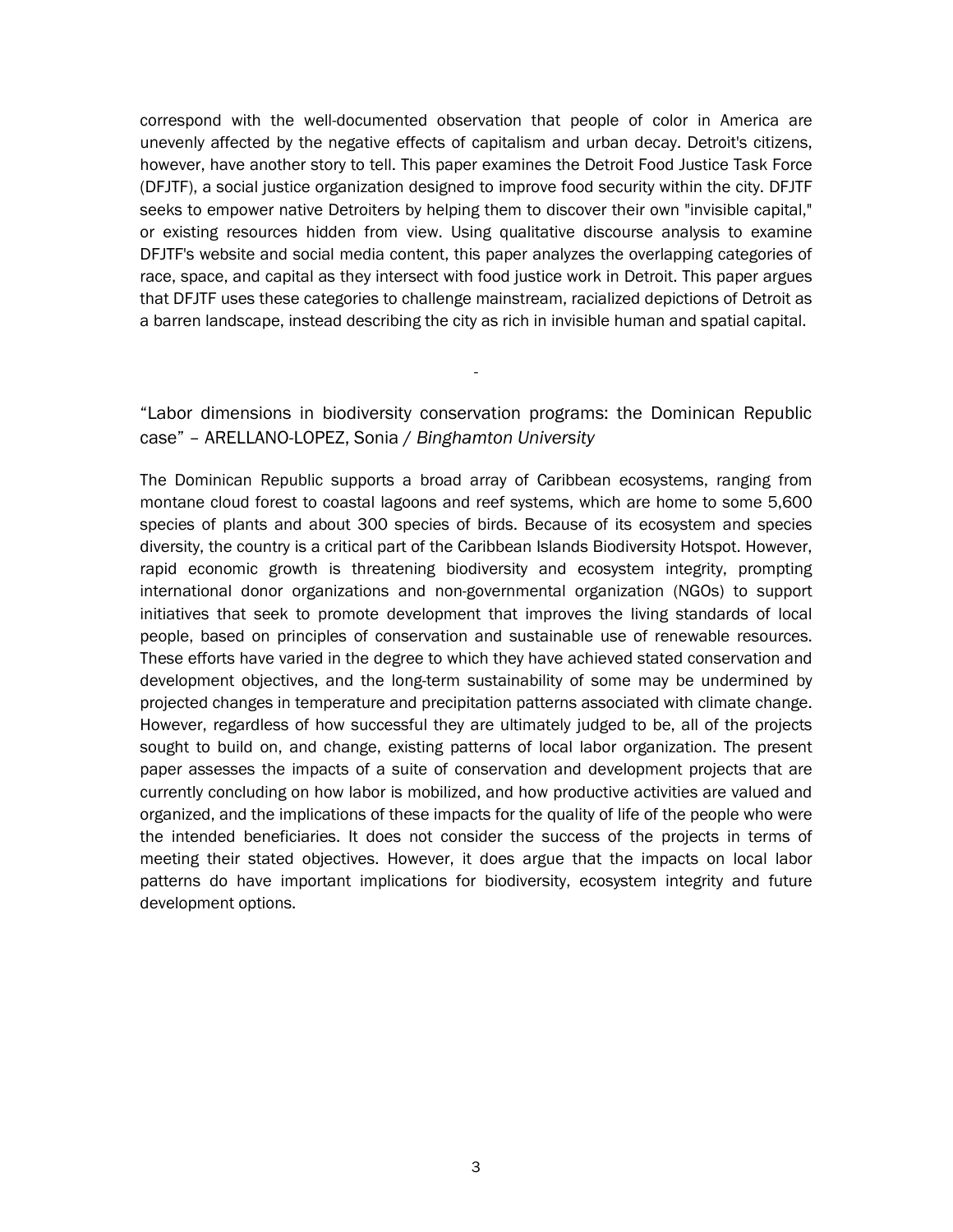#### 12:00AM-1:30PM

#### Panel 244 - Development II: Communities and Global Dimensions

"Migrant Domestic Labor Vulnerability: The Roles of Global and Governmental Systems" – KOLKER, Abigail / *CUNY Graduate Center*

This paper provides a broad overview, examining the labor market forces as well government state policies to understand how they function in tandem to produce the current situation of rampant abuse and exploitation of migrant domestic workers worldwide. More specifically, I shall begin with a discussion of the market forces--the pull factors contributing the demand for foreign domestics in developed countries and the push factors that promote female outmigration in developing countries. I will go on to explain how the policies and practices of both sending and receiving countries produce and sustain the mass migration of female domestic workers. Finally, I discuss the political relationships between sending and receiving countries, and point to various mechanisms that can be cultivated to better ensure migrant domestic workers' safety and wellbeing. It is, I should note, a preliminary effort to bring together and analyze a large literature on a topic that I intend to focus on in my future work. It deliberately draws on examples from a broad range of countries as a way to highlight common issues that arise and which warrant discussion on an international level. Further, this broad approach underscores the similarities among the policies of Western, Middle Eastern, and Asian receiving countries, which might be shocking to some.

"The 'Promises' of Tourism Development: Race and work at the Colombian tri-border "– CRAVEN, Caitlin / *McMaster University*

-

Tourism has long been promoted as a strategy for development in the Global South. Most recently as a manifestation of community-based, participatory, or alternative development, tourism promoters would have us believe in the more ethical or empowering possibilities of this process. Alongside these shifts, recent interest in tourism as work within tourism studies, sociology, and international political economy has sparked renewed attention to the livelihoods and changing practices of work of the 'toured', particularly how these are embedded within neoliberal frameworks of increased flexibility, individualization, and selfactualization. In this paper I examine how these dynamics of neoliberalising work and development are currently intersecting with race and displacement at the Colombian triborder region where tourism has in the past decade surged as the dominant means of livelihood for both indigenous and non-indigenous residents and migrants. Based on my field work in this region, my paper specifically explores how ongoing colonial power relations are replicated and entrenched in the racialization of work in everyday tourism practice. This dynamic is particularly strong in the tri-border region where the majority of tourism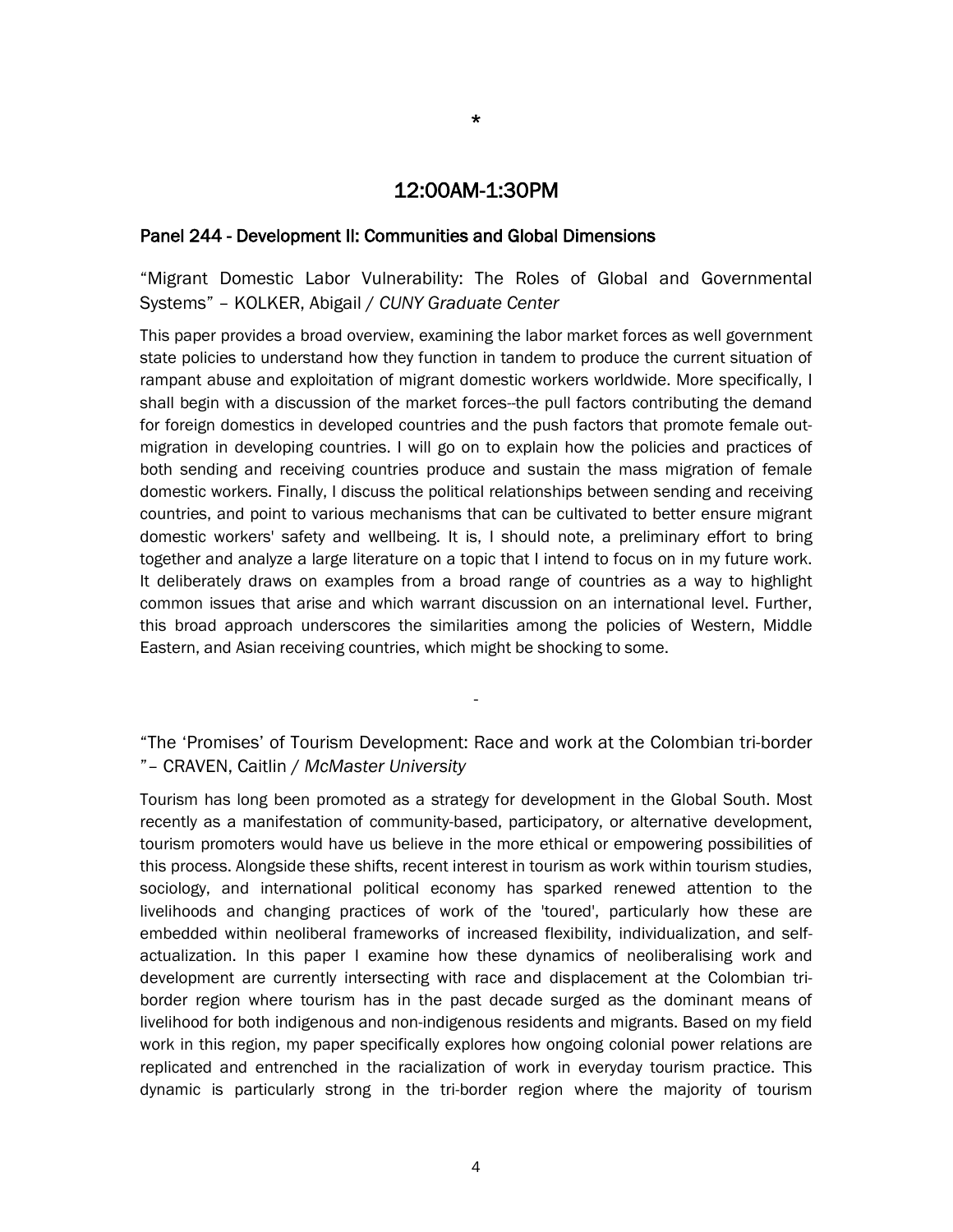'entrepreneurs' are migrants from Andean Colombia, while indigenous residents find themselves encouraged to be entrepreneurs at the same time they work in less prominent positions and have their own systems or forms of work and life devalued or aestheticized. Not only does this reveal the hierarchies of work within touristic sites, as a real cost of alternative development in a context of neoliberalism, it also challenges the notion that tourism produces 'cultural understanding' if we look at the relationships between differently toured subjects. More broadly, this paper is situated within a study of the contentious politics and everyday work involved in producing sites as 'tourable' as a condition of possibility of global touristic movement.

## "Gender mainstreaming and National Community Recovery in Afghanistan" QUIE, Marissa – *Cambridge University*

-

Gender Mainstreaming and National Community Recovery in Afghanistan The plight of women in Afghanistan is often cited as a partial reason for Western intervention first through the war and then through peace and reconstruction initiatives. Since 2001 there have been real transformations in women's access to work, education, health and political participation. Yet, despite international intervention aimed at attaining gender equality, progress has been uneven. This paper questions whether the promotion of women's empowerment through development programs that mandate women's community participation can change the position of women within a society so deeply marked by gender segregation. Afghanistan's flagship initiative for community development is The National Solidarity Program (NSP) largely funded by the World Bank. It aims to strengthen mechanisms of deliberative democracy through the creation of Community Development Councils where participation for women is mandated. Communities then become the locus of decision-making for their own development projects. Since 2010, the NSP has been linked with the peace initiative to assimilate former Taliban combatants back into their communities. The combined phase is called National Community Recovery. What is the impact of this intervention in contexts which have long-standing practices which exclude women? How does the heightened insecurity and instability connected with the imminent drawdown of international troops, upcoming elections affect women's work and wider roles in their communities? To what extent does the inclusion of women through National Community Recovery become an exercise of form over function where international and domestic actors essentially collude to depict gender mainstreaming as a "progressive" process?

"Organizing through Digital Communication: Community IT Centers for Rural Villages in India" – BOERI, Natascia / *CUNY Graduate Center*

-

This paper examines how community IT centers in rural villages of Gujarat, India are able to expand the reach of a member-based organization to isolated communities. The Indian Academy for Self-Employed Women (IASEW) established community IT centers in 2010 to provide innovative communication means to organize women across rural villages. The centers allow IASEW and village women to create a community beyond the restrictive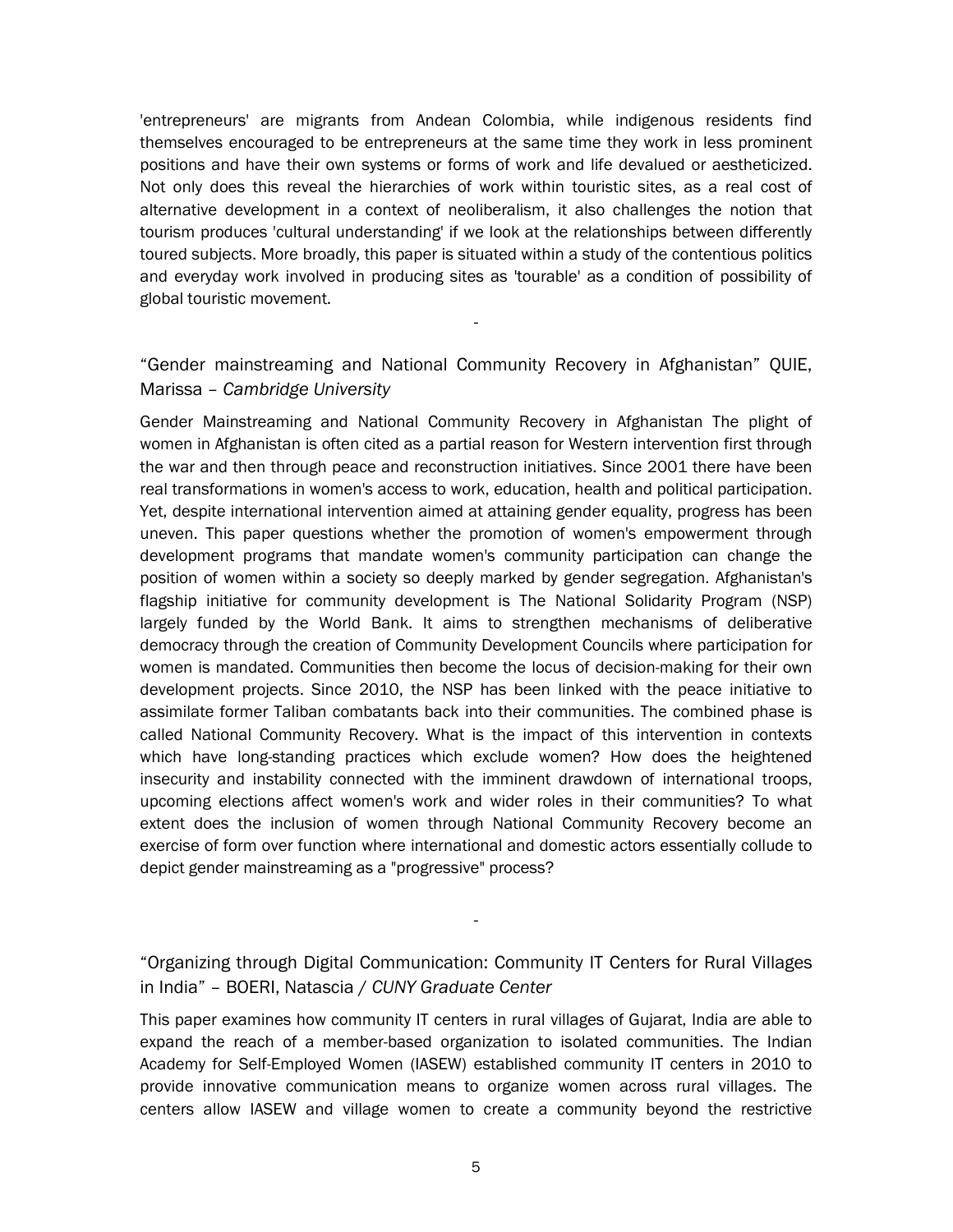boundaries of their villages. IASEW is a branch of the Self-Employed Women's Association, a labor union for female informal workers. SEWA's approach is to offer programs and services that address the multiple sites of inequality experienced by women, beyond that of the labor market. IASEW's community IT centers contribute to this goal in two ways. First, it creates a place for women to organize despite cultural, economic, and geographic barriers. Second, it provides members with a venue to educate themselves and other members of their community. IASEW streams live programs through the community IT centers that address persistent or current problems experienced by rural women; these programs cover topics such as gender equality, agriculture, health, and education. This paper will discuss how innovative digital communications can organize women to address gender inequality in a rural, developing country context. It will discuss the specific programs and training tasks that SEWA undertakes to organize women, as well as the feasibility and sustainability of such centers.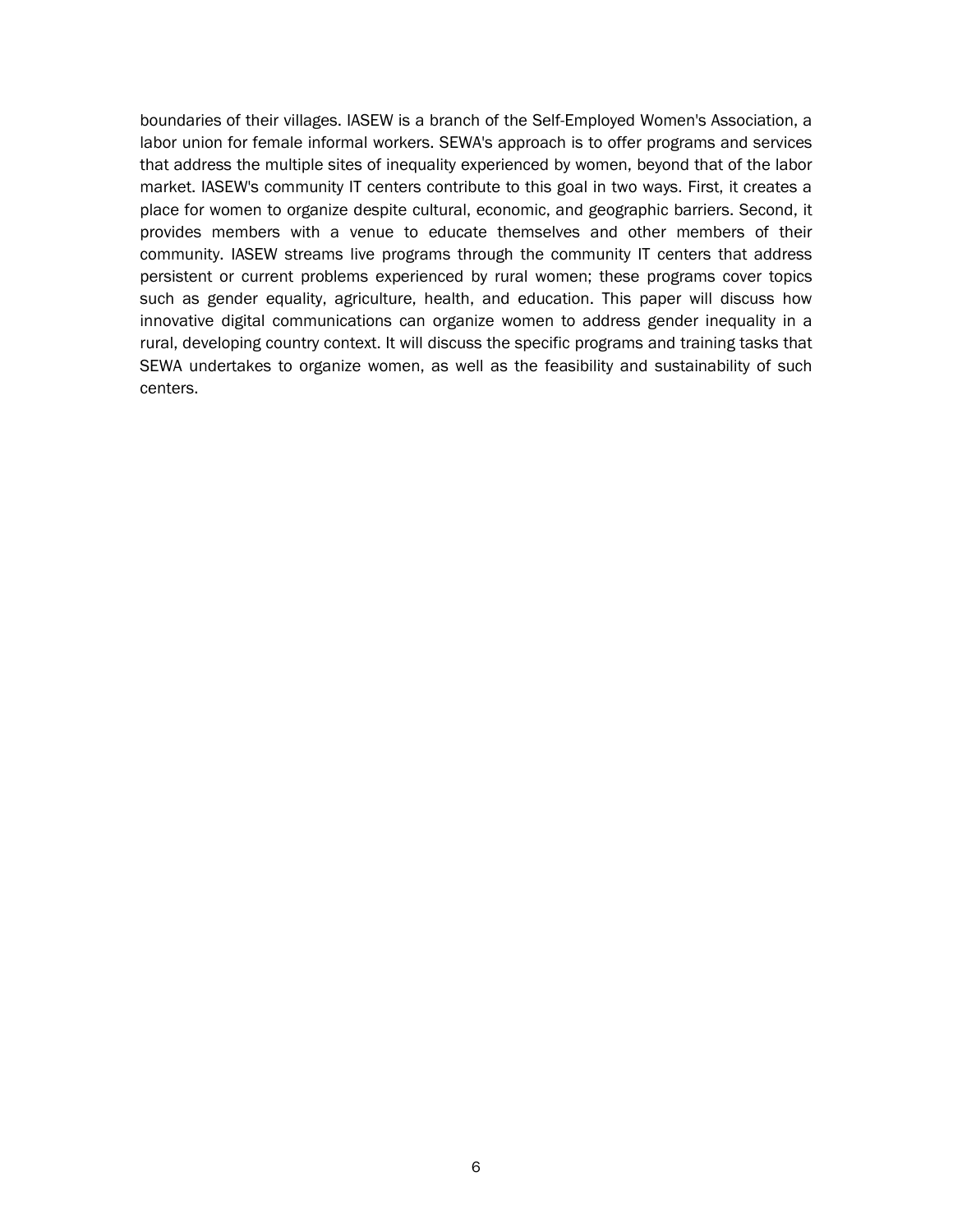### 1:45PM-3:15PM

#### Panel 274 - Development III: Identities, Struggles, and Emancipation

"Disrupted Lives, Lost History: Cultural Cost of Economic Development in China" – LI, Rebecca / *The College of New Jersey*

As China pursues economic development by pushing for ever more urbanization, there is a danger of Chinese people losing touch with their cultural heritage as a result. In this paper, I examine three ways China's time-compressed economic development brings about an abrupt break with the past, thus depriving this and future generations of Chinese an opportunity to preserve the positive aspects of Chinese cultural heritage passed down through the generations. First, seizure of farm land from farmers to urbanize former agricultural communities pushes farmers off the land on which they have subsisted for generations. Subsistence farming is a cultural practice that, in addition to preserving one's connection to the land and the deep knowledge of high yield farming necessitated by the ownership of small plots, is also an expression of a set of values associated with non-urban, non-capitalist way of life. Being pushed off their land does not only mean economic insecurity, it also means that Chinese people lose connection to an alternative way of life with its accompanying worldview. This reduces the diversity of worldviews in the cultural repertoire of Chinese society. Second, rapid urbanization has also brought about redevelopment of old city centers. Historical buildings and neighborhoods are torn down without meaningful effort to preserve these historical places that provide connection to the past. Without these reminders of the past to help preserve collective memory of historical events and old ways of life, current and future generations of Chinese will no longer have access to cultural relics that help them understand their ancestors' and their own past, thus losing contact with their cultural heritage. Third, where historical sites are not torn down, they have been turned into tourist attractions for commercial gain, essentially commodifying the cultural heritage of Chinese people. As commercial enterprises, these historical sites are not set up to provide a way for people to understand the worldview and values held by those who created and occupied these historical sites in order to yield useful lessons to enrich their lives. Visiting these sites becomes no different from other forms of consumption.

"Bitter Sweet: Sugarcane Development and the Struggle for Social Reproduction in Coastal Tanzania" – CHUNG, Youjin / *Cornell University*

-

In the wake of the 2007/2008 food and fuel crisis, the Tanzanian government entered into a joint venture with a Swedish biofuel company to transform 22,000 hectares of land into a monoculture sugarcane plantation. While international activists refer to this as a case of a "land grab", the Tanzanian government rejects such notion, and considers it as a sustainable